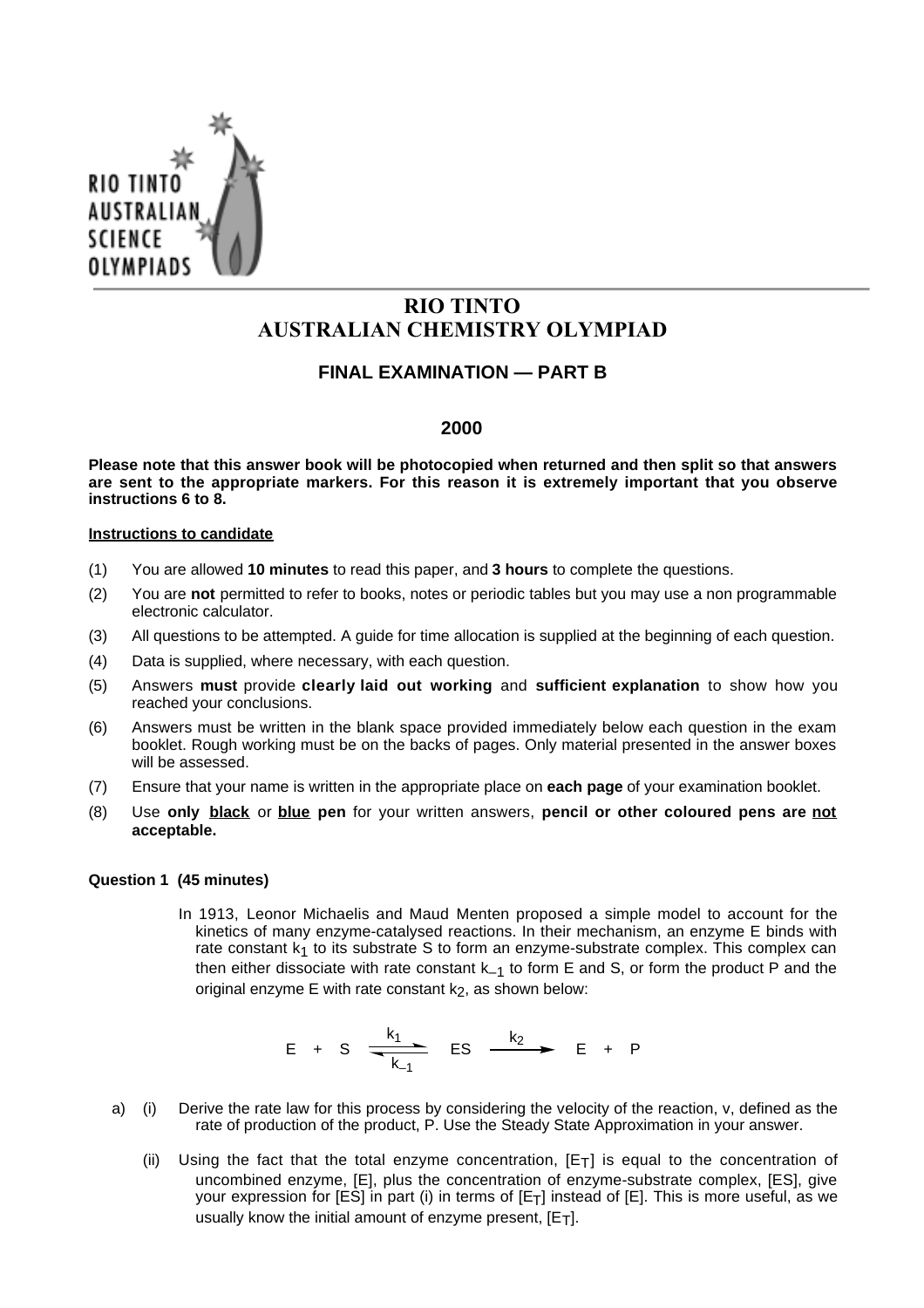- (iii) Use the simplifications  $v_{max} = k_2[E_T]$  and  $K_m = (k_{-1} + k_2)/k_1$  to obtain v in terms of  $v_{max}$  [S] and  $K_m$ . This is known as the Michaelis-Menten equation.
- (iv) When  $k_{-1} >> k_2$ , what does  $K_m$  represent? What kinetics does this mechanism obey? (Hint: consider behaviour at both high and low substrate concentrations relative to  $K_m$ )
	- Competitive inhibition arises when an inhibitor, I, can bind with the enzyme E, forming an inactive enzyme-inhibitor complex. The reaction scheme is as follows:



(v) Take the same approach as in the case without inhibition (parts (i) to (iii)) to obtain a modified Michaelis-Menten equation. Use  $K_i = k_{-3}/k_3$ , and verify that this reduces to the Michaelis-Menten equation in the absence of inhibitor. Can v approach  $v_{max}$  even in the presence of this kind of inhibitor? If  $K_m = K_i$ , i.e. the enzyme has equal affinity for both substrate and inhibitor, what does this modified equation simplify to?

(vi) If a substrate concentration of 200  $\mu$ M gives a rate of half v<sub>max</sub> in the absence of a competitive inhibitor, calculate the concentration of inhibitor needed to reduce the rate of reaction to 5% of the uninhibited rate when the substrate concentration is 100  $\mu$ M, assuming K<sub>m</sub> = K<sub>i</sub>.

b) In a method proposed to purify solid nickel, an impure sample of the metal was reacted with carbon monoxide gas at 298 K, where only the metal (and not the impurities) reacts according to the equilibrium reaction:

 $Ni (s) + 4CO (g) \implies Ni(CO)_4 (g)$ 

According to this proposal, at 298 K, the equilibrium should favour the product, which would be transported to another location where the temperature is 500 K. This is supposed to favour the reverse reaction, thereby producing pure Ni (s).

| Data: | Substance     | $\Delta_f$ H° <sub>298</sub> (kJ mol <sup>-1</sup> ) | $S^{\circ}{}_{298}$ (J K $^{-1}$ mol $^{-1}$ ) |
|-------|---------------|------------------------------------------------------|------------------------------------------------|
|       | Ni(s)         |                                                      | 29.9                                           |
|       | CO(g)         | $-110.5$                                             | 197.6                                          |
|       | $Ni(CO4)$ (g) | $-602.9$                                             | 410.6                                          |

 $R = 8.314 \text{ J K}^{-1} \text{ mol}^{-1}$ .

- (i) Calculate the standard reaction Gibbs free energy at 298 K.
- (ii) Calculate the equilibrium constant at 298 K.
- (iii) Calculate the equilibrium constant at 500 K using the Van't Hoff equation:

$$
\ln\left(\frac{K_2}{K_1}\right) = -\left(\frac{\Delta_r H^\circ}{R}\right)\left(\frac{1}{T_2} - \frac{1}{T_1}\right)
$$

- (iv) Calculate the standard reaction Gibbs free energy at 500 K.
- (v) Do your results support the above process? Explain your answer.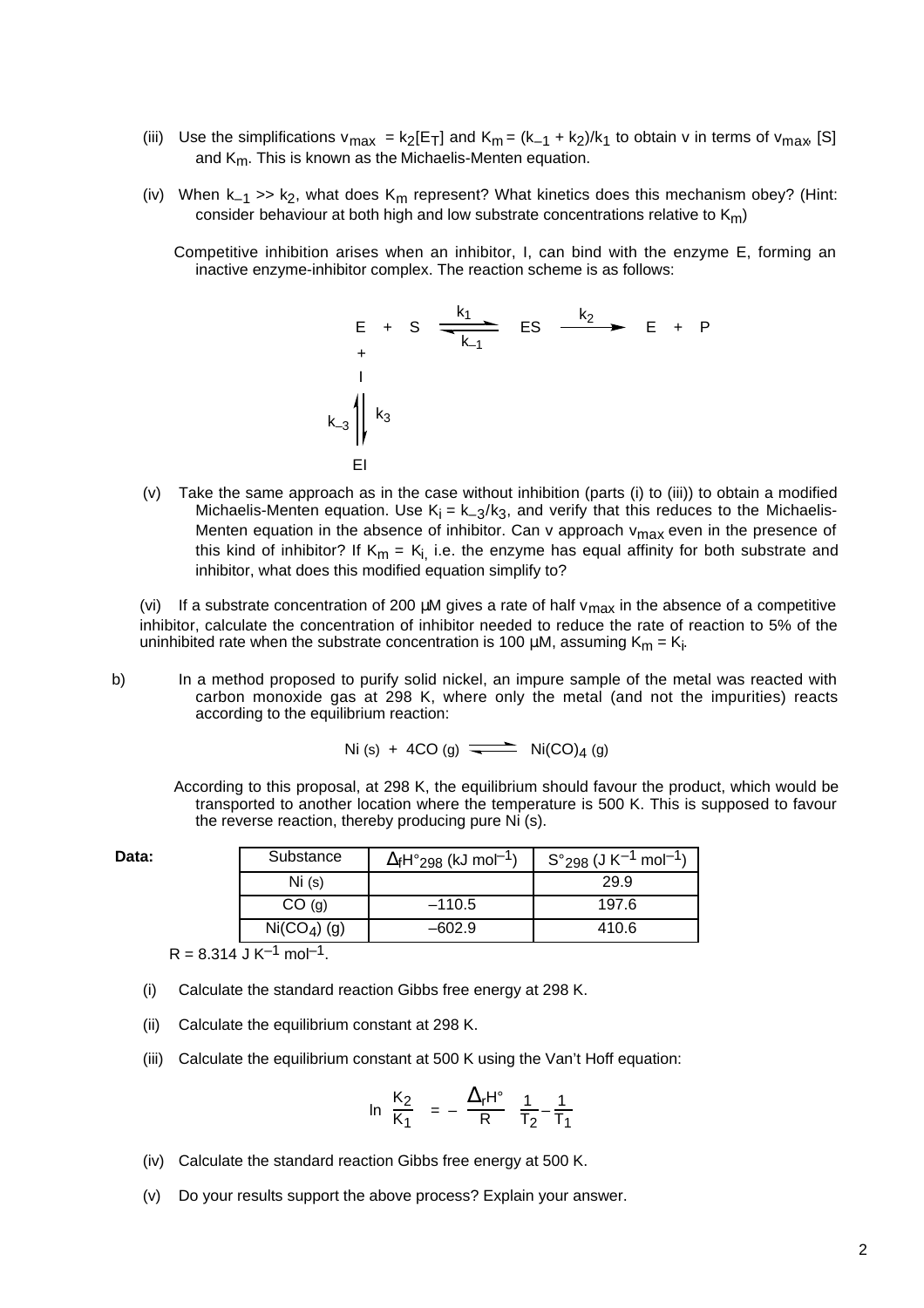#### **Question 2 (45 Minutes)**

Pyruvic acid (**1**) and lactic acid (**2**) are biologically important acids.



- Under suitable conditions, the enzyme lactate dehydrogenase can interconvert pyruvate and lactate. It is often necessary to know the concentrations of both pyruvate and lactate in biological samples.
- 



a) To analyse the amount of pyruvate and lactate in a suitably prepared solution of a cellular extract, the redox reactions between the following couples are used. (The redox potentials given are for reference biological conditions; ie, 298K and pH 7.0)

| (1) pyruvate $\overline{\phantom{nnn}}$ lactate |  | <b>EError!</b> $' = -0.19$ V |
|-------------------------------------------------|--|------------------------------|
| $(2)$ NAD <sup>+</sup> $\longrightarrow$ NADH   |  | <b>EError!</b> $= -0.32$ V   |

Pyruvate and lactate are analysed independently; in each case, the method relies on the determination of the NADH concentration, obtained by measuring its absorption in UV light.

- (i) Give balanced redox half-equations for reactions (**1**) and (**2**), indicating which species are being oxidised and which are being reduced (for the direction written).
- (ii) Give the overall redox equation for the reaction between the two couples at biological reference conditions.
- (iii) Calculate the values of E°′ and K′ (the biological standard cell potential and the corresponding equilibrium constant) for this reaction. Include in your answer the expression that gives K′ in terms of the concentrations of the species present.
- (iv) Give the expression for, and the value of, the true equilibrium constant, K.
- b) The pyruvate present in a sample is analysed at pH 7.0 in a 0.05 M solution of cholamine (**3**). Cholamine is a base, and can accept a proton on the amine nitrogen. The acid form is often denoted ChH<sup>2+</sup>, while the base form is given the notation Ch<sup>+</sup>.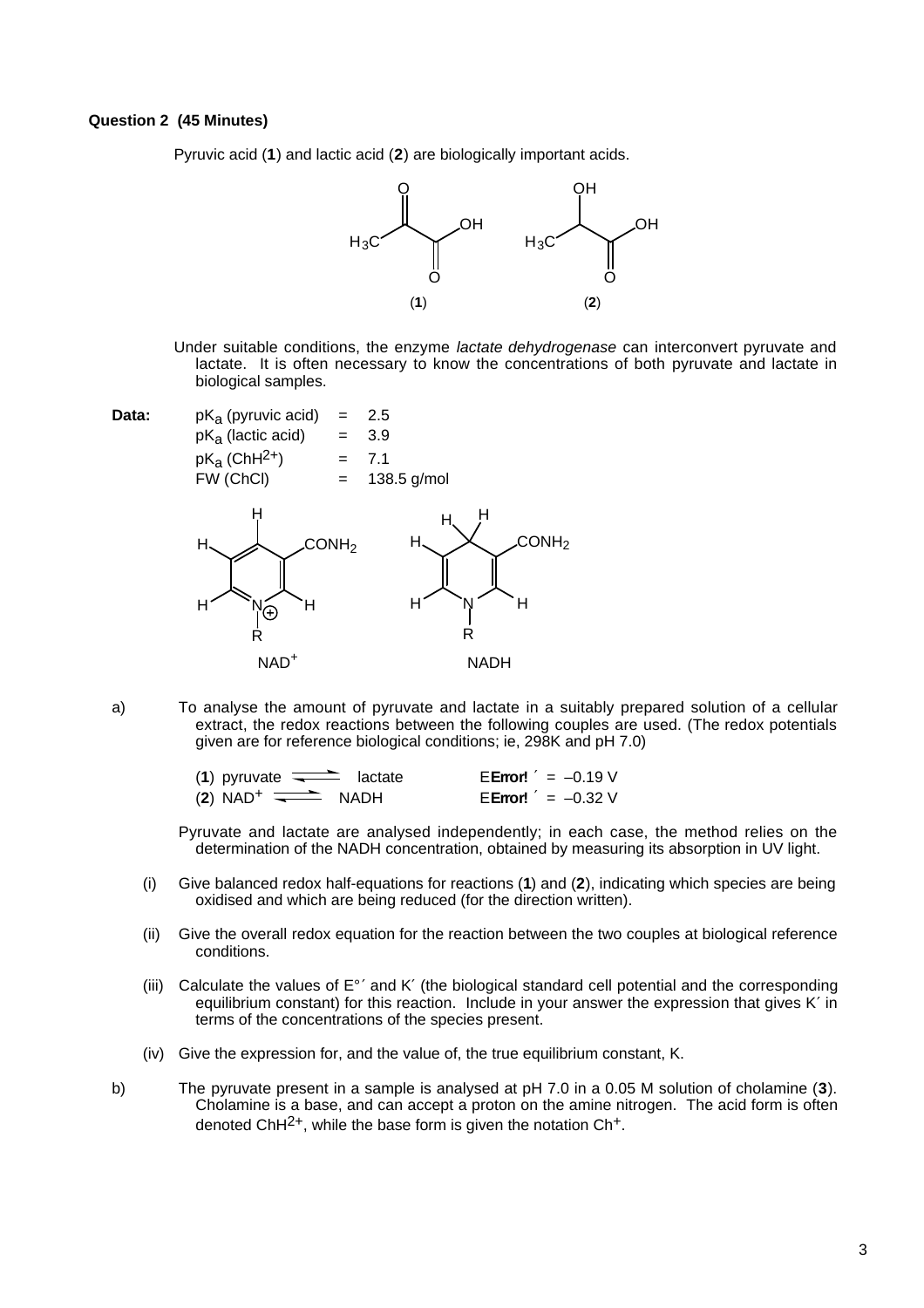

- (i) Describe how you would prepare 500 mL of a 0.050 M pH 7.0 cholamine buffer using solid cholamine chloride (ChCl) and a 1.0 M HCl solution. (You can, of course, use water to dilute your buffer as necessary).
- (ii) Explain why cholamine is a suitable choice for the preparation of a pH 7.0 buffer.
- (iii) A large excess of NADH (relative to the pyruvate) is added to the buffered pyruvate sample, and then a catalytic amount of *lactate dehydrogenase*. When the mixture reaches equilibrium, the decrease in [NADH] is used to determine the initial concentration of pyruvate. Typical initial conditions for this analysis are:

| [pyruvate] <sub>init</sub> | $\tilde{}$            | $2 \times 10^{-5}$ M   |
|----------------------------|-----------------------|------------------------|
| [lactate] <sub>init</sub>  | $\tilde{\phantom{a}}$ | $3 \times 10^{-4}$ M   |
| [NADH] <sub>init</sub>     | ~                     | $2.5 \times 10^{-4}$ M |
| $[NAD^+]_{init}$           | $=$                   | 0.0 <sub>M</sub>       |

- Show that, under these conditions, and at pH 7.0, the decrease in the concentration of NADH by the time equilibrium is reached allows the initial concentration of pyruvate to be quantitatively measured (ie, to less than 1% error).
- c) Finally, the lactate analysis is carried out in a pH 9.5 buffer, and with a large excess of NAD<sup>+</sup> (relative to the lactate). Again, a catalytic amount of lactate dehydrogenase is added. When equilibrium is reached, the concentration of NADH is measured and used to calculate the initial concentration of lactate.
	- (i) Write the balanced redox equation for the direction used in this lactate analysis.
	- (ii) Calculate the equilibrium constants K'<sub>9.5</sub> and K'<sub>7</sub> at pH 9.5 and pH 7.0 respectively for this redox reaction.
	- (iii) Compare your values for K'<sub>9.5</sub> and K'<sub>7</sub> calculated in (ii) and explain why the lactate analysis is carried out at basic pH.
	- (iv) A student is given a sample to analyse that contains pyruvate at a concentration of around  $2 \times 10^{-5}$  M, and a lactate concentration of around  $3 \times 10^{-4}$  M (and no NADH). What approximate concentration of NAD+ would they need in the solution so that the quantity of NADH produced was a quantitative indicator of the original lactate concentration? (Quantitative in this sense means the error is less than 1%).

#### **Question 3 (20 minutes)**

Benzene is an aromatic ring system that approximates Hückel's rule of being a closed, cyclic, coplanar system with  $(4n + 2; n = 0, 1, 2, 3...)$   $\pi$  electrons. Chlorophyll is also aromatic. There is some controversy over how to count the number of  $\pi$  electrons, however the total number is generally agreed to be either 18 or 22; either of which make the system aromatic.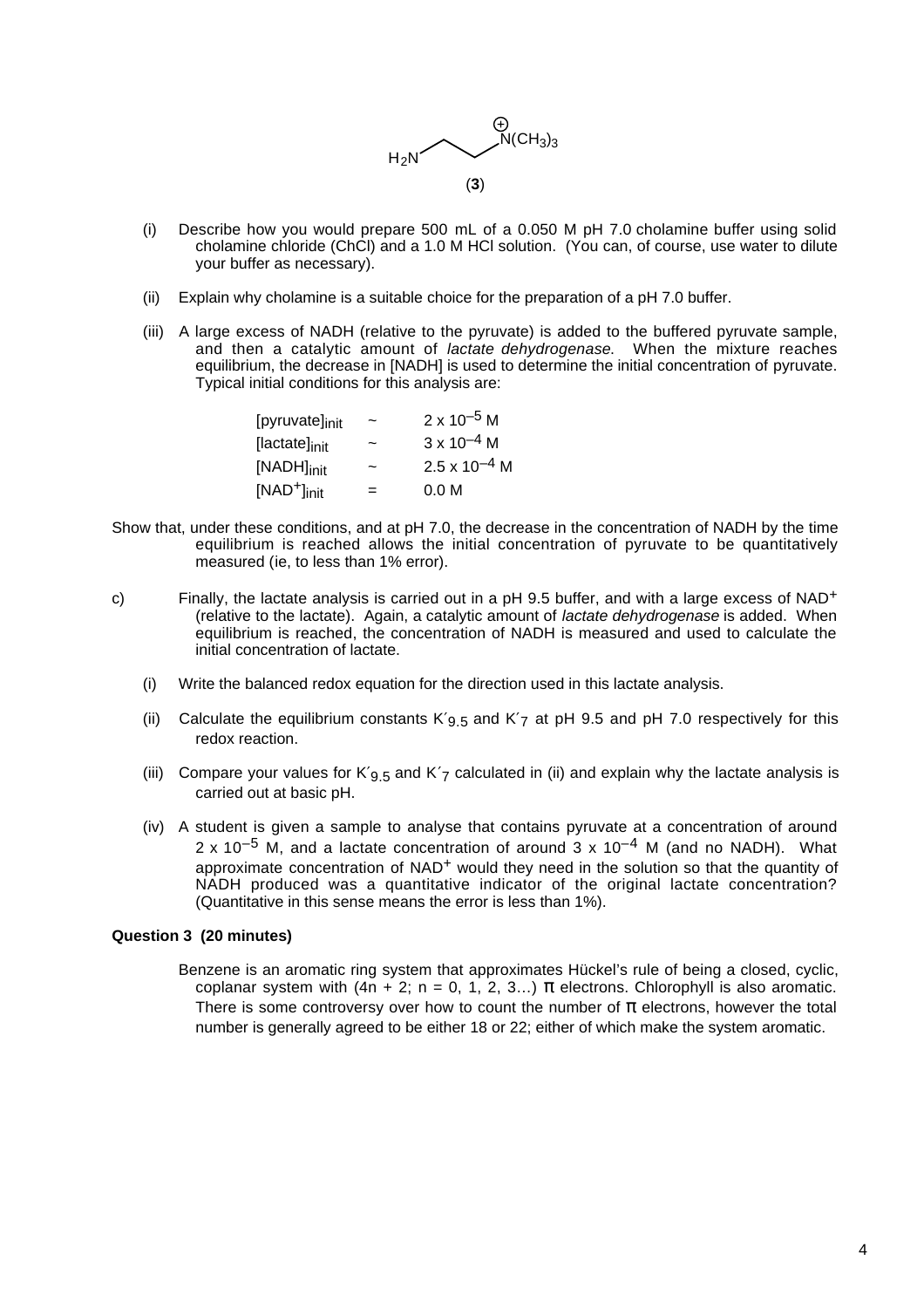

Benzene and the core structure of chlorophyll are two planar species which approximate a circular ring structure: a hexagon (6) for benzene and a dodecagon (12) for chlorophyll. Each sp<sup>2</sup> hybridized carbon and two of the nitrogen atoms supply one π electron to the rings in these systems. Thus in benzene there are 6  $\pi$ -electrons, whereas in chlorophyll there are 18 (or 22) π-electrons. For the purposes of this question, assume that there are 18 aromatic π electrons in chlorophyll which pass through the aza nitrogens but leave out the pyrrole-type nitrogens of the molecular core. Sigma (σ) electrons are in the plane of the molecule and  $π$ electrons are perpendicular to the plane of the molecule.



Chlorophyll core

The energy of the molecular orbitals (MOs) of an electron confined to a ring of radius r is given by:

$$
E_n = \frac{h^2 l^2}{2mr^2}
$$
   
  $l = 0, \pm 1, \pm 2, \pm 3...$ 

where  $h = \frac{h}{2}$  $2\pi$ (h = Planck's constant; 1 x 10<sup>-34</sup> J sec), m is the mass of the electron, and *l* is the rotational quantum number of the electron (the equivalent of  $m_l$  in an atom). As an approximation, the C—C bond distance can be assumed to be  $1.50 \times 10^{-10}$  m.

- a) Why does the magnesium not supply  $\pi$ -valence electrons to the chlorophyll ring?
- b) What is the radius  $r_b$  of the benzene ring and  $r_c$ , that of the chlorophyll ring?
- c) Find an expression for the energy of the highest occupied molecular orbital (HOMO) of each ring in terms of  $h$ , m, and  $r_b$  (or  $r_c$ ). Similarly, find the expression for the energy of the lowest unoccupied molecular orbital (LUMO).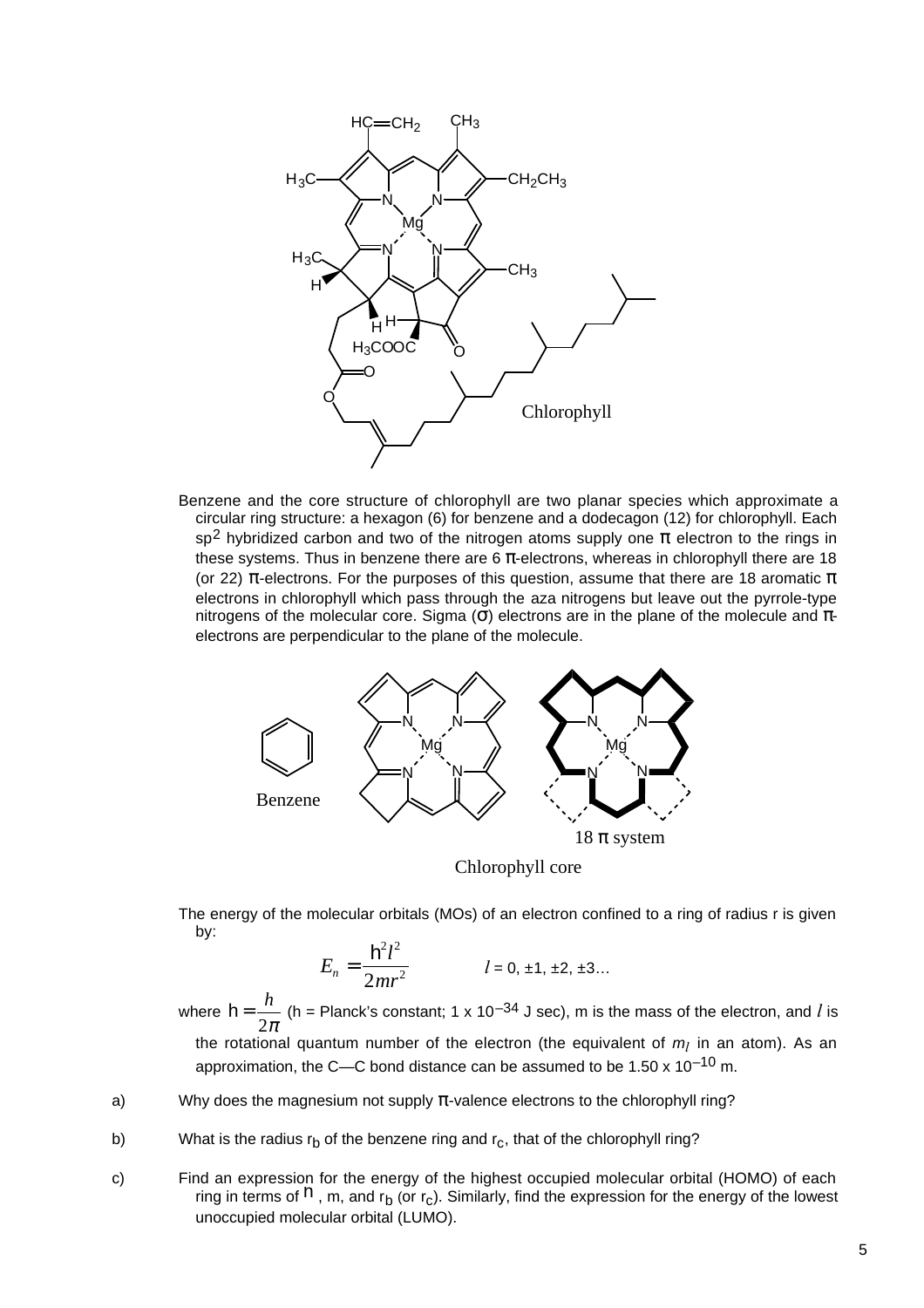- d) Find an expression in the same terms for the lowest (i.e. first) absorption band of each ring. You do NOT need to obtain numerical values for predicted absorptions. The experimental absorptions occur at 300 nm for benzene and at 600 nm for chlorophyll. Suggest an improvement which will bring the theoretical and experimental data (i.e. concerning relative absorptions) more into agreement. (**Hint**: Consider electron path).
- e) Would you expect chlorophyll to be diamagnetic or paramagnetic? Explain in terms of the total spin of the  $\pi$ -system.

## **Question 4 (25 minutes)**

Nitrogen forms a number of oxides. One of the important oxides of nitrogen is  $NO<sub>2</sub>$ , a red-brown coloured reactive gas.

- a) Draw the Lewis structure of  $NO<sub>2</sub>$  and predict its shape using valence shell electron pair repulsion (VSEPR) theory. Would the species  $NO_2^-$ ,  $NO_2^+$  and the related oxide of nitrogen N<sub>2</sub>O be expected to have a similar geometry to that of NO<sub>2</sub>? Explain.
- b) An important commercial use of  $NO<sub>2</sub>$  is in the production of nitric acid via the Ostwald process. The process has three steps: the catalytic air oxidation of ammonia to nitric oxide and water; the air oxidation of nitric oxide to  $NO<sub>2</sub>$ ; and finally the reaction of  $NO<sub>2</sub>$  with water to give nitric acid and nitric oxide.
	- (i) Write a balanced equation for each of these three steps.
	- (ii) Why is a catalyst required in the first step of the process?
	- (iii) What type of reaction best describes the final step of the Ostwald process? Explain.
- c) (i) NO<sub>2</sub> reacts with nitric oxide at low temperatures to produce an unstable oxide of nitrogen, N<sub>2</sub>O<sub>3</sub>. Sketch the molecular shape of N<sub>2</sub>O<sub>3</sub>.
	- (ii) When the same mixture of  $NO<sub>2</sub>$  and NO is passed through a solution of dilute aqueous potassium hydroxide,  $KNO<sub>2</sub>$  is produced. The latter further reacts with potassium bisulfite in water to give  $K_3[N(SO_3)_3].2H_2O$ . Write a balanced equation for the latter two reactions. [Note a second product is produced in each of these reactions.]
	- (iii) The nitrilosulfonate ion,  $N(SO_3)_3^{3-}$ , has a trigonal planar geometry rather than the more usual trigonal pyramidal geometry associated with, for example, NH<sub>3</sub>. Give a rationale for this difference in molecular shape. Would you expect the phosphorus and arsenic analogues of the nitrilosulfonate ion to have a similar geometry?
	- (iv) The nitrilosulfonate ion,  $N(SO_3)3^{3-}$ , readily hydrolyses in acidic or neutral solutions to give the imidosulfonate ion,  $HN(SO<sub>3</sub>)<sub>2</sub><sup>2–</sup>$ , and the pyrosulfate ion,  $S<sub>2</sub>O<sub>7</sub><sup>2–</sup>$ . The latter slowly hydrolyses further to the bisulfate ion. Write a balanced equation for these two reactions and sketch the geometries of the three products and the aforementioned bisulfite ion.

#### **Question 5 (45 Minutes)**

- Ambucaine  $(C_{17}H_{28}N_2O_3)$  is a local anaesthetic derived from benzoic acid. A close relative of ambucaine, compound **H**, of synthetic interest itself, may be made from methyl benzoate. The synthesis starts with the reaction of methyl benzoate with a mixture of nitric and sulfuric acids, followed by saponification. After neutralisation of the sodium salt thus obtained, a compound **A** (C7H5NO4) is isolated, which is submitted to reaction with hydrogen in the presence of palladium. The reduced product, **B**, is allowed to react with nitrous acid, followed by heating in water, to give **C** (C<sub>7</sub>H<sub>6</sub>O<sub>3</sub>). Reaction of **C** with a nitric and sulfuric acid mixture affords compound **D**, 5-hydroxy-2-nitrobenzoic acid.
- (i) Depict the reaction path from methyl benzoate to compound **D**.
- (ii) Draw the structures of compounds **A** to **D**.